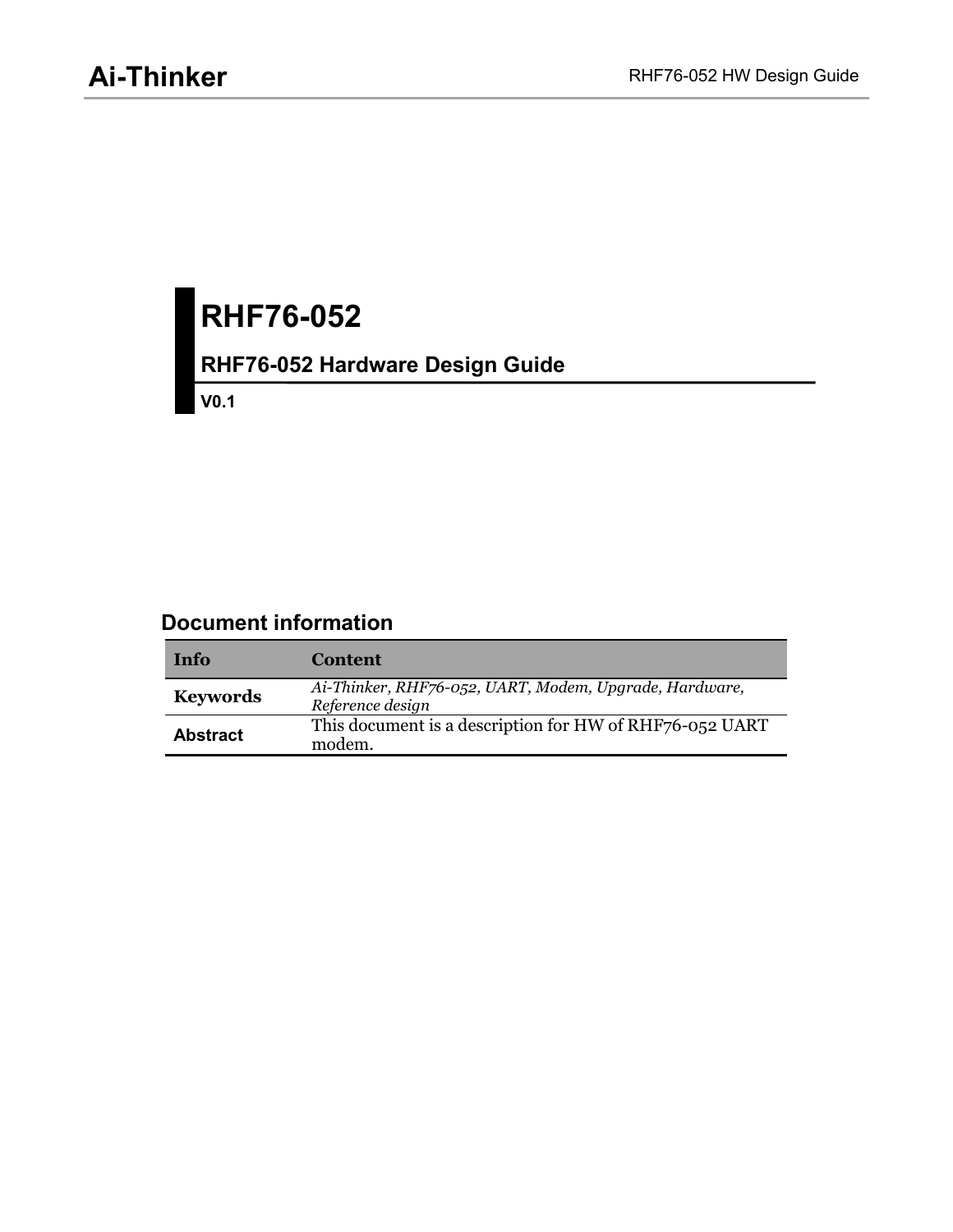#### <span id="page-1-0"></span>**Content**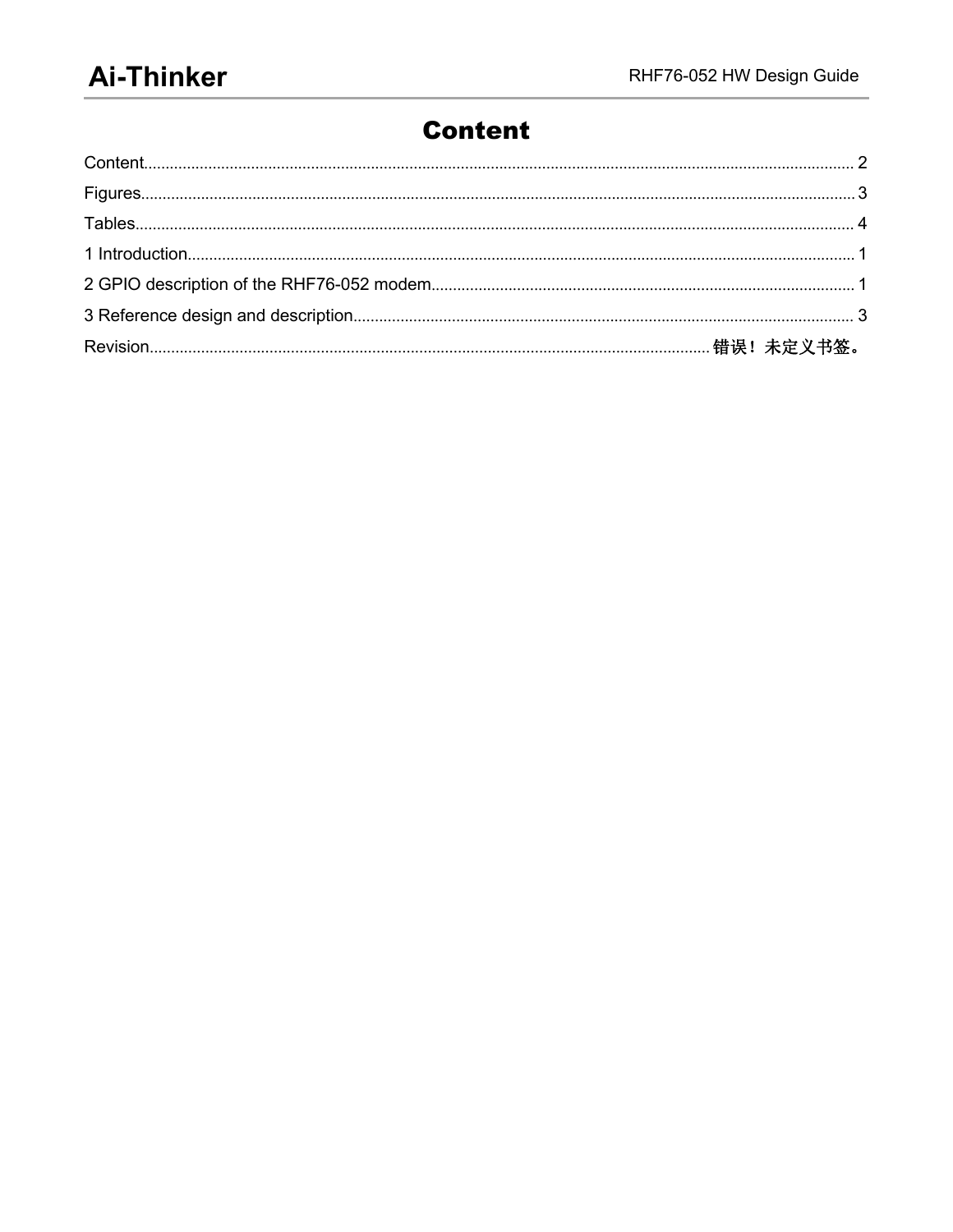#### <span id="page-2-0"></span>Figures

|--|--|--|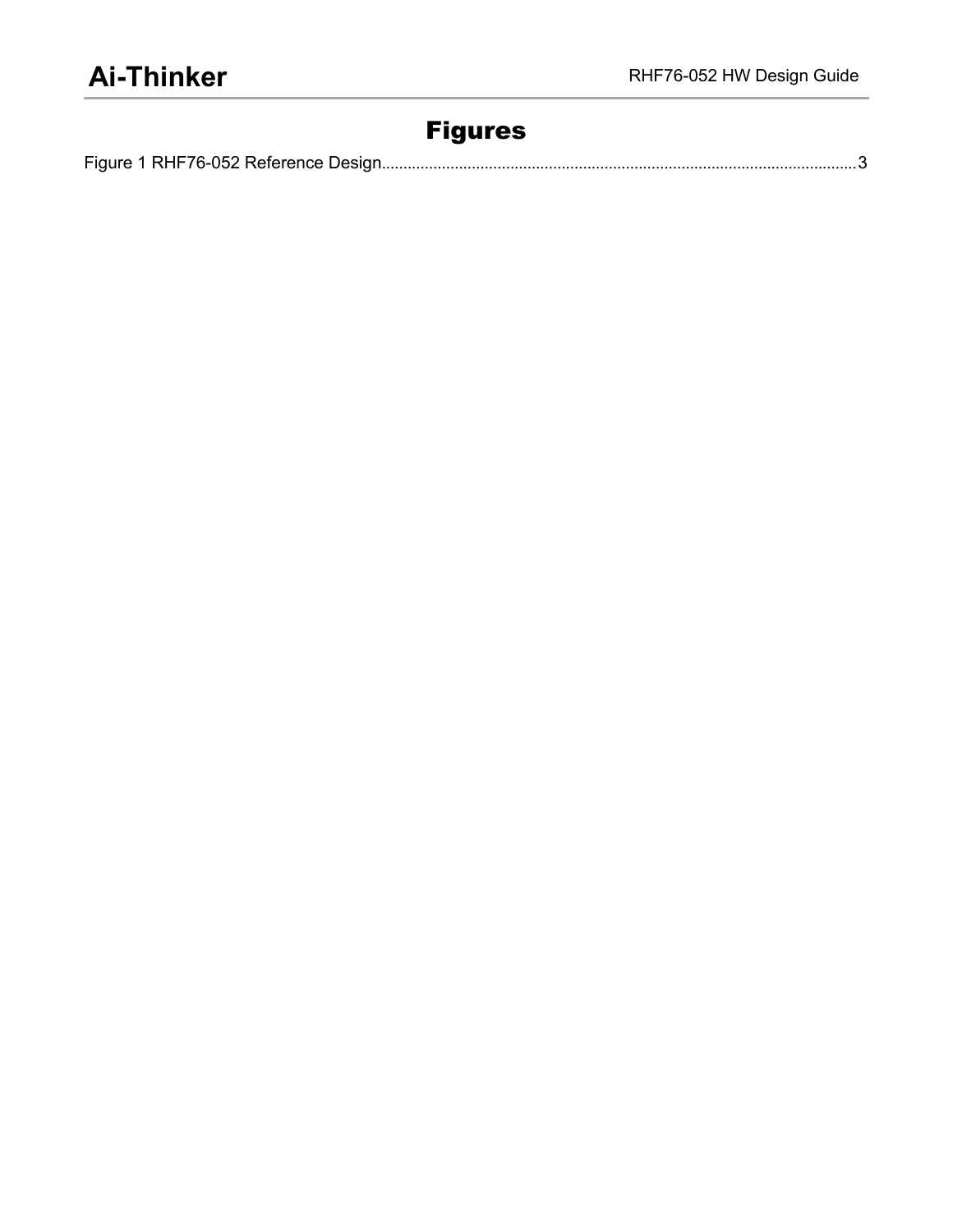#### <span id="page-3-0"></span>Tables

| -- 1 GPIO 1<br>Table 2-1<br>المداعي فالقامون والمساحين المتاري<br>, descriptio, |  |
|---------------------------------------------------------------------------------|--|
|---------------------------------------------------------------------------------|--|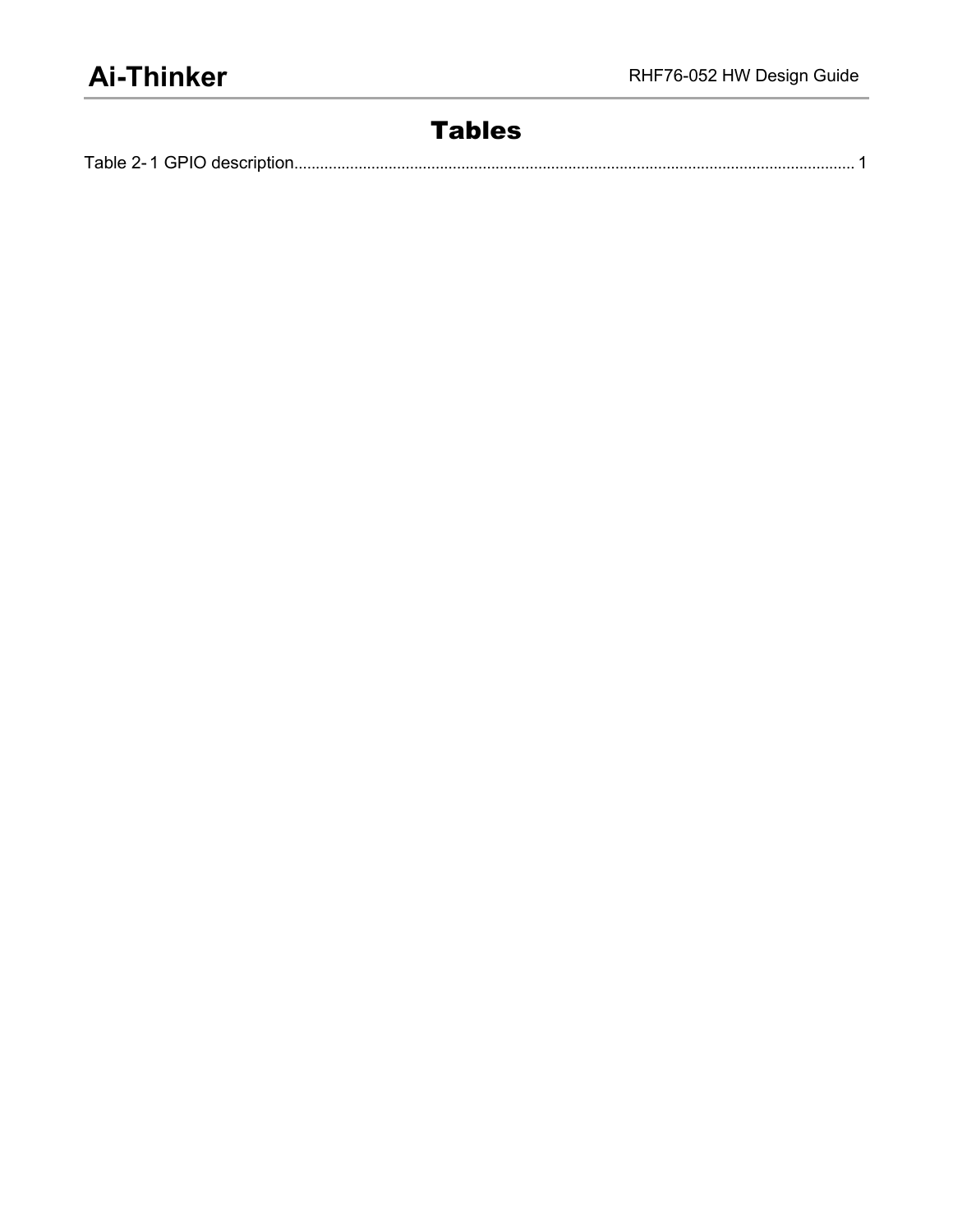### <span id="page-4-1"></span><span id="page-4-0"></span>**1 Introduction**

Ai-Thinker™ LoRaWAN™ UART modem RHF76-052 is [LoRaWAN](http://lora-alliance.org/) compatible device, supports LoRaWAN communication. These two modems are based on the RHF76-052 module and an embedded LoRaWAN stack. Customer could use a host MCU to control this modem with simple AT command. The advanced and simple command interface offers rapid time to market. This document is targeted to help customer to set their hardware platform quickly with RHF76-052 UART modem. The only difference between the two modems is the boot loader interface. RHF76-052 use UART bootloader for firmware upgrade.

**RHF76-052** — UART AT command, UART bootloader

| Table 2-1 GPIO description |              |             |                                                    |  |
|----------------------------|--------------|-------------|----------------------------------------------------|--|
| <b>Number</b>              | <b>Name</b>  | <b>Type</b> | Description and application                        |  |
| $\mathbf{1}$               | <b>VCC</b>   |             | Supply voltage for the module                      |  |
| $\overline{2}$             | GND          |             | Ground                                             |  |
| $\overline{3}$             | PA8          | I/O         | GPIO_PA8 <sup>(2)</sup>                            |  |
|                            |              | I/O         | GPIO PA9;                                          |  |
| 4                          | PA9          |             | UART1_TX of Modem for Firmware upgrade(RHF76-      |  |
|                            |              |             | 052)                                               |  |
|                            | <b>PA10</b>  | I/O         | GPIO PA10;                                         |  |
| 5                          |              |             | UART1 RX of Modem for Firmware upgrade(RHF76-      |  |
|                            |              |             | 052)                                               |  |
| 6                          | <b>NSS</b>   | I/O         | GPIO_PB12                                          |  |
| $\overline{7}$             | <b>SCK</b>   | I/O         | GPIO_PB13                                          |  |
| 8                          | <b>MISO</b>  | I/O         | GPIO_PB14                                          |  |
| 9                          | <b>MOSI</b>  | I/O         | GPIO_PB15                                          |  |
| 10                         | USART1 CTS   | I/O         | USART1 CTS <sup>(1)</sup> from MCU; GPIO PA11;     |  |
|                            |              |             | USB_DM for Firmware upgrade(RHF76-052AN)           |  |
| 11                         | USART1 RTS   | I/O         | USART1_RTS <sup>(1)</sup> from MCU; GPIO_PA12;     |  |
|                            |              |             | USB_DP for Firmware upgrade(RHF76-052AN)           |  |
| 12                         | SWDIO        | I/O         | SWDIO of SWIM for program download;                |  |
| 13                         | <b>SWCLK</b> | I/O         | SWCLK of SWIM for program download;                |  |
|                            |              |             |                                                    |  |
| 14                         | <b>PA15</b>  | I/O         | Boot_EN (GPIO_PA15), Connect to a toggle switch to |  |
|                            |              |             | enable DFU mode for FW upgrade.                    |  |

### **2 GPIO Definition**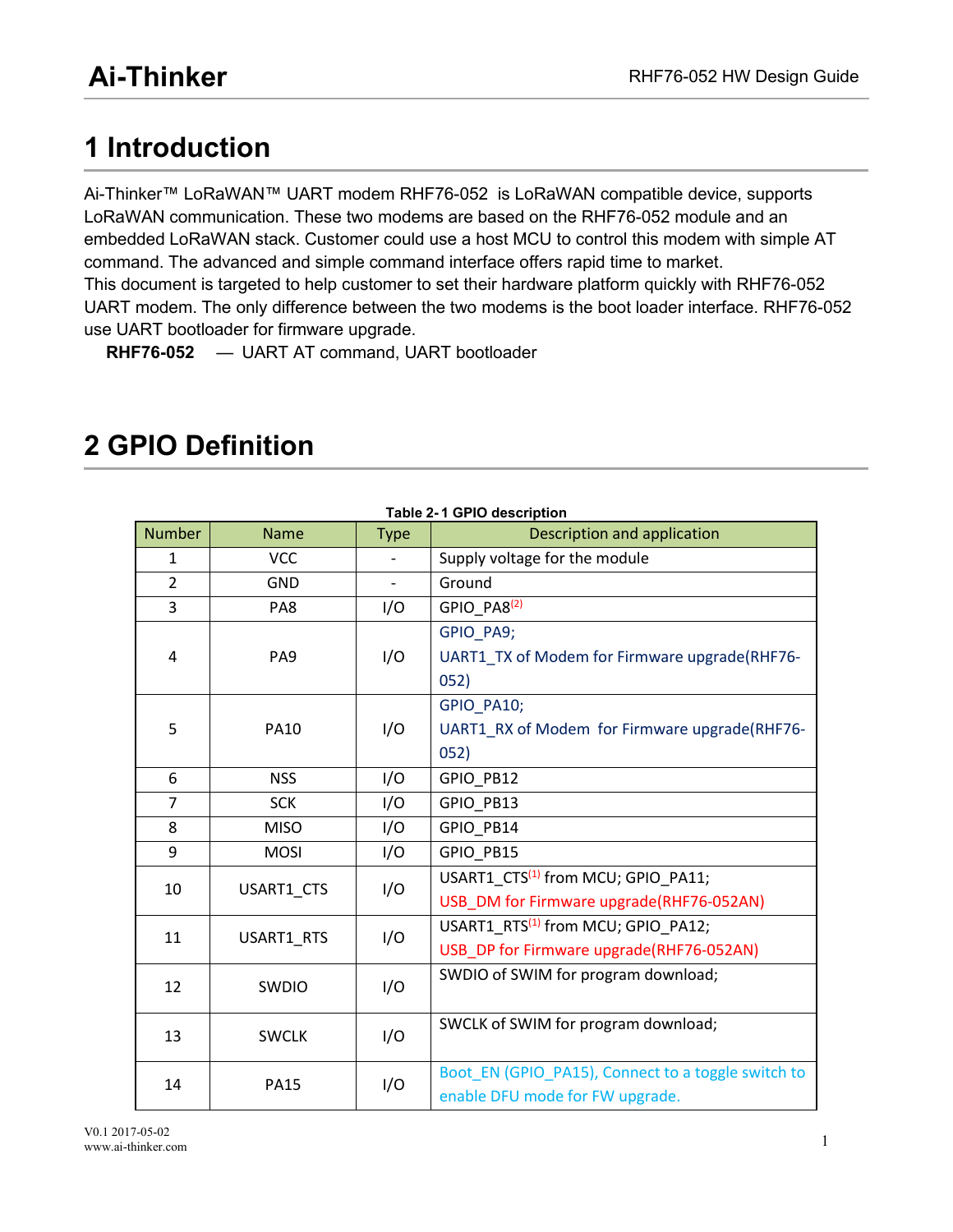| <b>Number</b> | <b>Name</b>     | <b>Type</b>              | Description and application                       |
|---------------|-----------------|--------------------------|---------------------------------------------------|
| 15            | PB <sub>3</sub> | I/O                      | GPIO PB3                                          |
| 16            | PB4             | I/O                      | Status LED (GPIO_PB4) trigger, connect to an      |
|               |                 |                          | external LED to show status of LoRaWAN processing |
| 17            | <b>NC</b>       | $\overline{\phantom{a}}$ | <b>Connected to Ground</b>                        |
| 18            | <b>NC</b>       | $\overline{\phantom{a}}$ | Connected to Ground                               |
| 19            | <b>NC</b>       | $\qquad \qquad -$        | Connected to Ground                               |
| 20            | PA3/ADC3        | I/O                      | GPIO_PA3                                          |
| 21            | PB5             | I/O                      | Status LED (GPIO_PB5) trigger, connect to an      |
|               |                 |                          | external LED, Reserved                            |
| 22            | USART1_TX       | I/O                      | USART1_TX of Modem, connect to RXD of Host MCU    |
| 23            | USART1_RX       | I/O                      | USART1_RX of Modem, connect to TXD of Host MCU    |
| 24            | I2C_SCL         | I/O                      | GPIO_PB8                                          |
| 25            | I2C_SDA         | I/O                      | GPIO PB9                                          |
| 26            | PC13/Wkup2      | I/O                      | GPIO_PC13                                         |
| 27            | <b>NRST</b>     | L                        | Reset trigger input of Modem                      |
| 28            | PA0/AD0         | I/O                      | GPIO_PA0                                          |
| 29            | <b>GND</b>      |                          | Ground                                            |
| 30            | RFIO_HF         | $\blacksquare$           | RF input/output in high band, i.e. 868MHz/915MHz  |
| 31            | <b>GND</b>      | $\overline{\phantom{a}}$ | Ground                                            |
| 32            | RFIO_LF         | $\overline{\phantom{a}}$ | RF input/output in low band, i.e. 434MHz/470MHz   |
| 33            | GND             | $\overline{\phantom{0}}$ | Ground                                            |

Note: (1) Optional handshake lines are supported in future firmware releases.

(2) GPIO couldn't be controlled by Host MCU by UART in current version.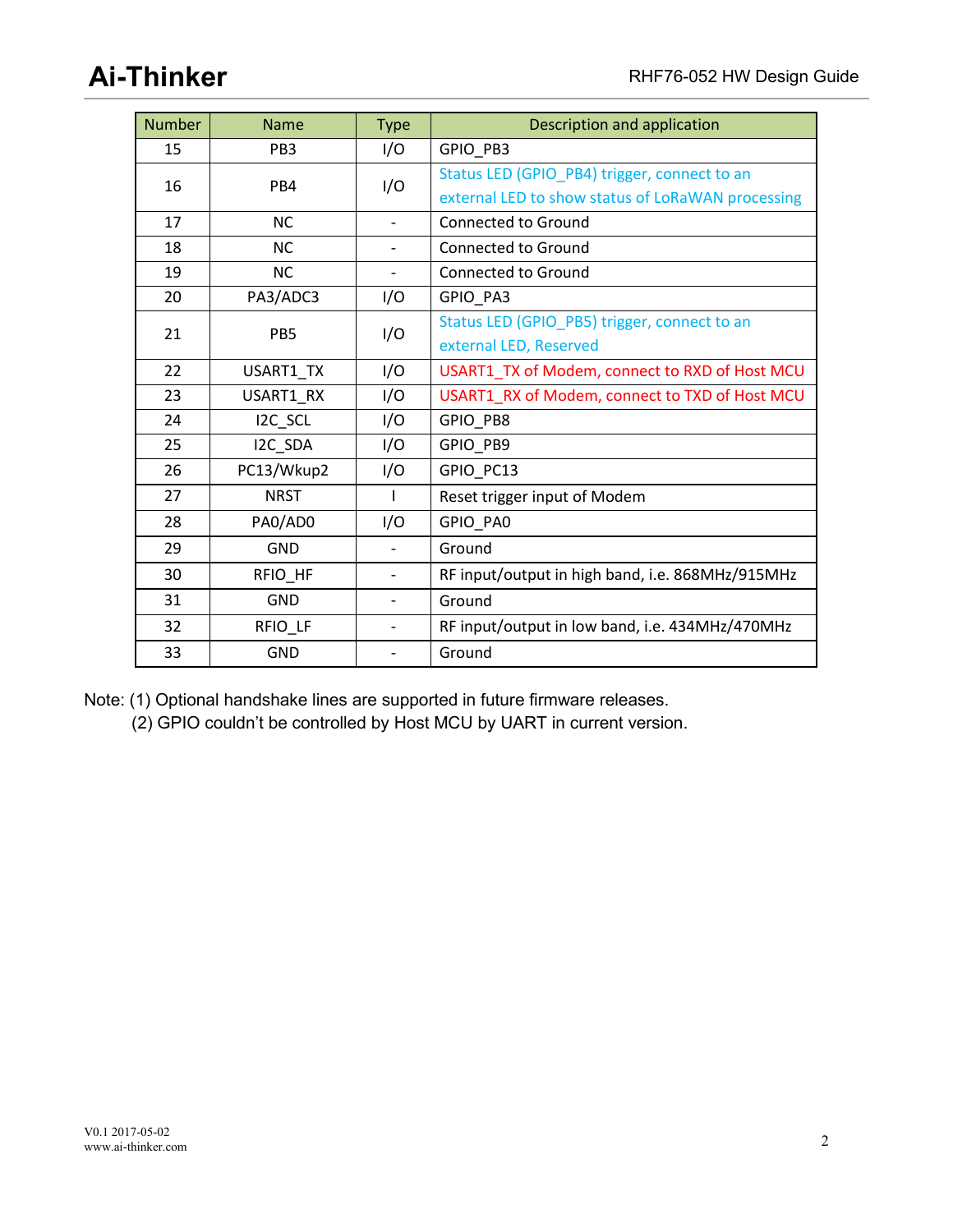## <span id="page-6-1"></span><span id="page-6-0"></span>**3 Hardware Design Reference**



**Figure 1 RHF76-052 Reference Design**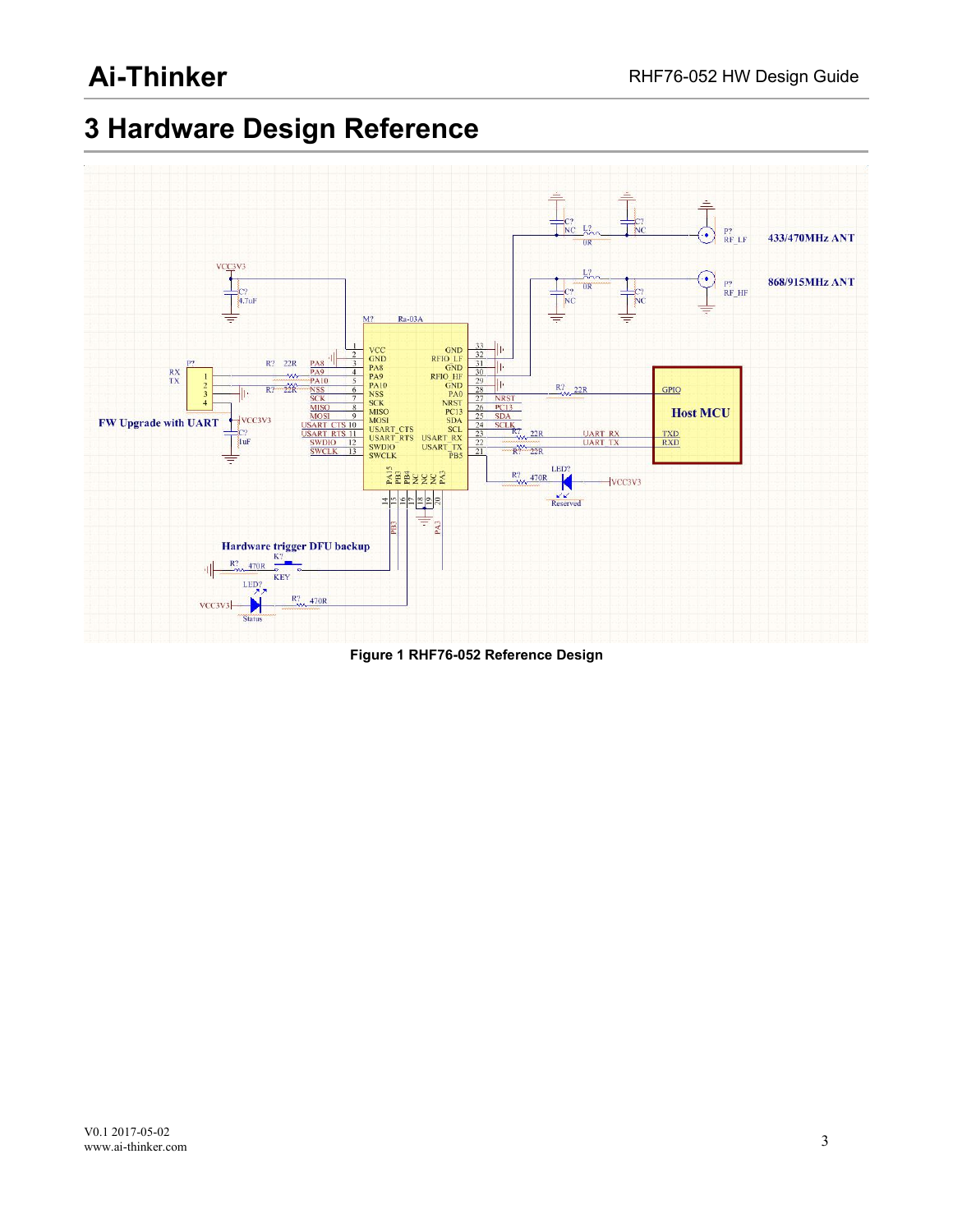#### **Hardware design description:**

- 1) VCC operation range: +1.8V to +3.6V
- 2) Pin22 and Pin 23 of the Modem would be used as UART port, please connect to Host MCU. Pin22 should be connected to RXD of Host MCU, and Pin23 should be connected to TXD of Host MCU.
- 3) For RHF76-052: Pin4 and Pin5 ofthe Modem would be used as FW upgrade port based on UART connection. Pin4 should be connected to RXD of Host, and Pin5 should be connected to TXD of Host.
- 4) Pin14 (GPIO\_PA15) would be used to enable the DFU mode for FW upgrade. Please connect it to a toggle switch to achieve DFU enable function via a hardware way.

Note: Customer could also use a SW way with AT command to access into DFU mode.<br>5) Pin16 would be used to show LoRaWAN processing status. Please connect this pin to a LED if need.

This LED would blink when transmit or receive a message in LoRaWAN mode.

- 6) Pin21 would be used to be reserved for LED connection.
- 7) RHF76-052 UART modem support both low band (434MHz/470MHz) and high band (868MHz/915MHz). When use an internal antenna with mismatch impedance, a  $\pi$  topology for antenna matching is strongly suggested.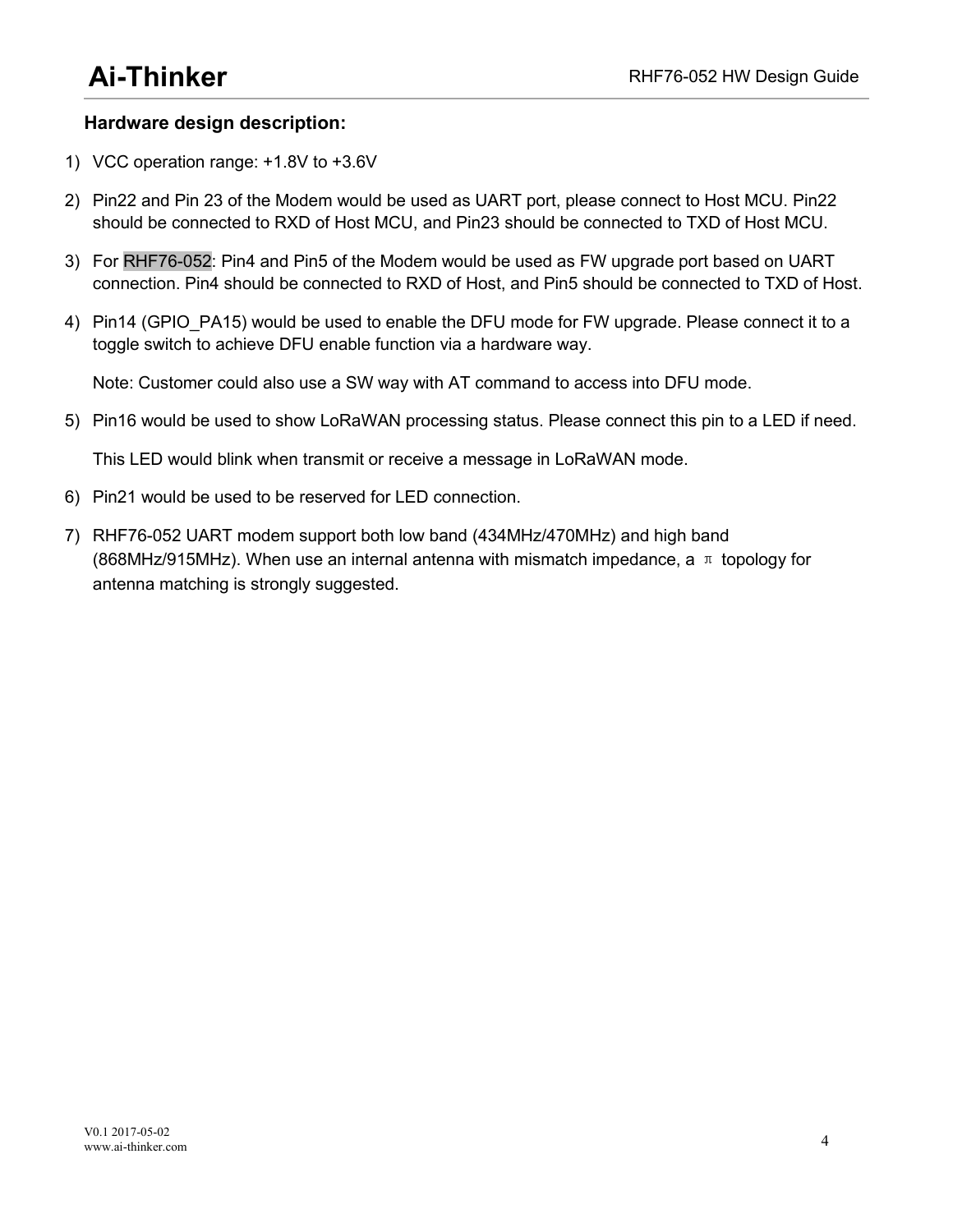V0.1 2017-05-02 + Initial